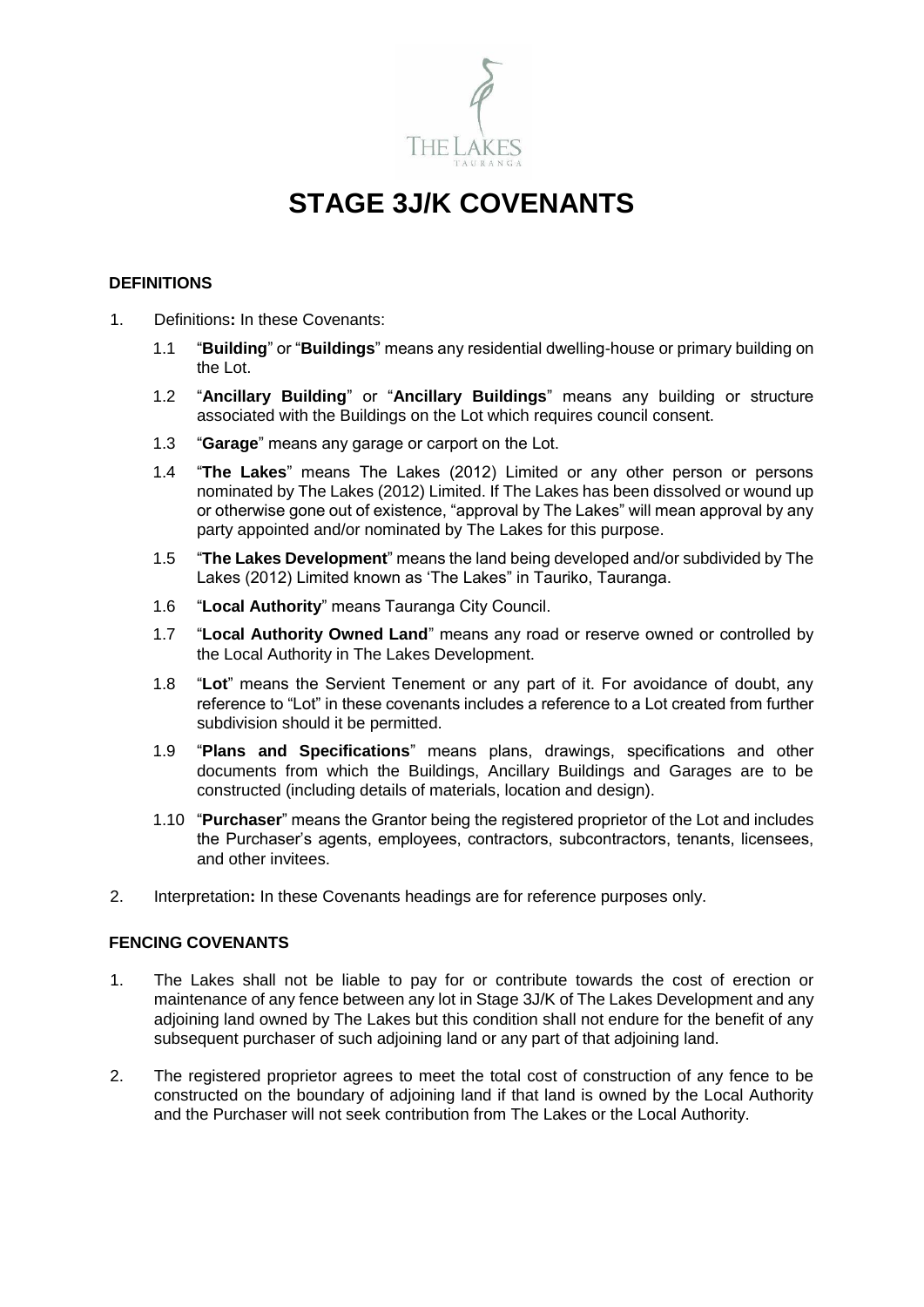## **LAND & BUILDING COVENANTS**

- 1. The Purchaser acknowledges that the Lot is part of The Lakes Development which is intended to be established as a modern and well-designed subdivision. In accordance with this intention The Lakes will exercise supervision and control in relation to the nature and type of construction permitted in The Lakes development and the standard of surroundings being maintained.
- 2. The Purchaser will be bound by these Covenants, although The Lakes may, in writing, at the sole and unfettered discretion of The Lakes, waive part, any or all of these Covenants, on such terms and conditions as The Lakes may require.
- 3. In any circumstances where The Lakes' approval is required in respect of any covenant, then any approval shall be at The Lakes' sole discretion and in no circumstance shall The Lakes be required to give any reason for its decision.
- 4. The Purchaser covenants:

### *Building Requirements*

- 4.1 To construct only new Buildings, new Ancillary Buildings and new Garages on the Lot.
- 4.2 To construct a Building with a floor area of not less than 100 square metres (with the floor area measurement to be exclusive of any Garage, decking, breezeways, entry porches, verandas or roof overhang).
- 4.3 To construct a minimum of one Garage on the Lot which is to be attached to the Building. The Garage must be constructed in the same architectural style with the same cladding materials as the Building.
- 4.4 To construct any Ancillary Buildings so that:
	- (a) they do not extend beyond the front building alignment of the Building;
	- (b) they are constructed in the same architectural style with the same cladding materials as the Building;
	- (c) they are screened and not highly visible from the street and neighbouring properties.
- 4.5 To locate any attachments (including but not limited to television antenna, solar hot water panels and air-conditioning units) around or on the Buildings, Ancillary Buildings and Garages so they are not highly visible from any road or boundaries and neighbouring properties.
- 4.6 To construct in a proper and tradesmanlike manner a driveway, or vehicle access in a permanent continuous surfacing of concrete, concrete block, brick paving, or sealing. The driveway concrete from the kerb to the Lot boundary shall be constructed of the same exposed aggregate concrete as the footpaths in that precinct of The Lakes Development.

#### *Plans and Specifications*

4.7 To have all Plans and Specifications for Buildings, Ancillary Buildings and Garages approved in writing by The Lakes prior to the Purchaser applying for a Building Consent or commencing

any works on the Lot (including preparatory work). In determining whether or not to approve the Plans and Specifications, The Lakes will take into account the appearance of the proposed Buildings, Ancillary Buildings and Garages and the appearance of other buildings in The Lakes Development. The intention is that there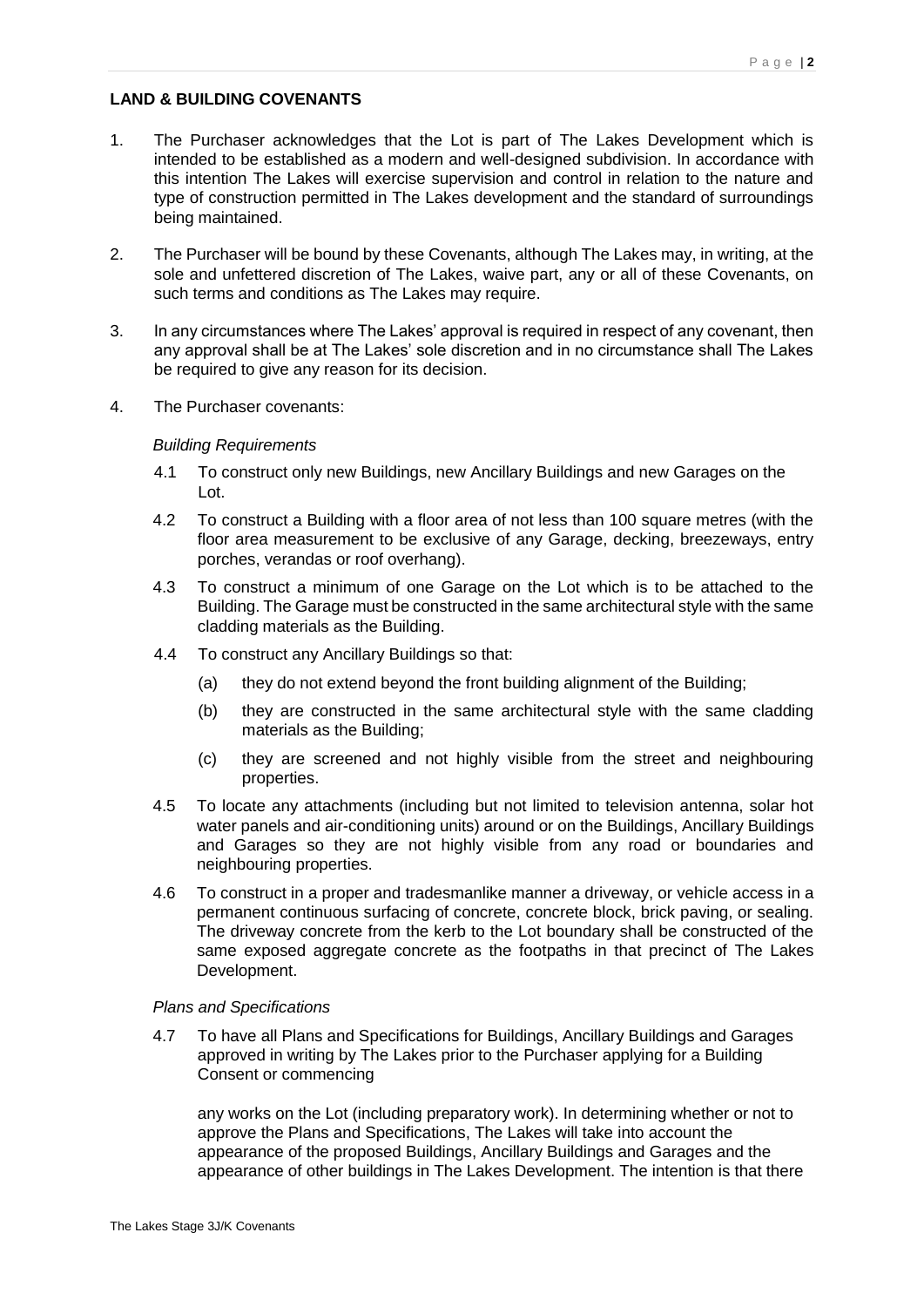should be a range of styles, designs and appearance of buildings within The Lakes Development.

- 4.8 To construct any Buildings, Ancillary Buildings and Garages in accordance with the Plans and Specifications approved in writing by The Lakes. Any modification or variation to the approved Plans and Specifications will require further written approval by The Lakes prior to such work commencing.
- 4.9 Written approval provided by The Lakes is for subdivision standard control purposes only and implies no warranty as to the product, design, quality or suitability of the Buildings, Ancillary Buildings and/or Garages on the Lot in any manner whatsoever.

#### *Construction Materials, Cladding and Finishing*

- 4.10 To construct any Buildings, Ancillary Buildings and Garages so that:
	- (a) a minimum of 60% of the non-glazed exterior cladding of any Building consists of any of the following materials: kiln fired or concrete brick, plaster or cement texture finish, stone, linea or timber weatherboard (with a maximum erected width not exceeding 150mm), or any other exterior cladding material for which the Purchaser has first obtained The Lakes' consent in writing;
	- (b) all exterior surfaces (which are not pre-colour coated or finished) are painted, or stained prior to the Building being occupied. Where a Building has a basement, exposed subfloors, framing and/or decks, the exposed areas shall be clad in permanent materials in conformity with the main parts of the residence;
	- (c) any Buildings, Ancillary Buildings and Garages or other wall predominantly facing the road frontage must include at least one window or feature;
	- (d) the finished permanent colour(s) of exterior cladding are subdued and nonvibrant colours;
	- (e) there are no reflective surfaces on any exterior cladding or roofing on the Buildings and any other buildings. In order not to create a glare offensive to adjoining property owners, not to use any metal clad roofing that has not been factory pre-painted or use any roofing material which exceeds 20% reflectivity as measured on the British Standard Specification Colour Range BS5252 or equivalent.
	- (f) the exterior cladding and colours of the Ancillary Buildings and Garages are in keeping with the main Buildings.

## *Construction*

- 4.11 To ensure all agents, employees, contractors, sub-contractors, tenants, licensees and other occupiers of the Lot are made aware of the restrictions created by these Covenants and are required to comply with these Covenants.
- 4.12 Before commencement of construction, the Purchaser will erect either a temporary or permanent fence around the perimeter of the Lot to define the construction zone. Any temporary fencing erected for the construction phase of the Buildings shall be removed within 8 weeks of construction being completed.
- 4.13 Before the commencement of construction of any Buildings, Ancillary Buildings and Garages the stockpiling and storage of materials is strictly prohibited on the Lot.
- 4.14 Before, during and after construction, the use of adjacent or abutting land and footpaths for access, is strictly prohibited, provided however, that the Purchaser can only have access across any other site upon obtaining prior written approval from the owner. Stockpiling and dumping of rubbish is strictly prohibited. Once construction has commenced the Purchaser shall ensure container bins shall be kept on the Lot for the accumulation and disposal of all rubbish. When necessary all such rubbish must be removed.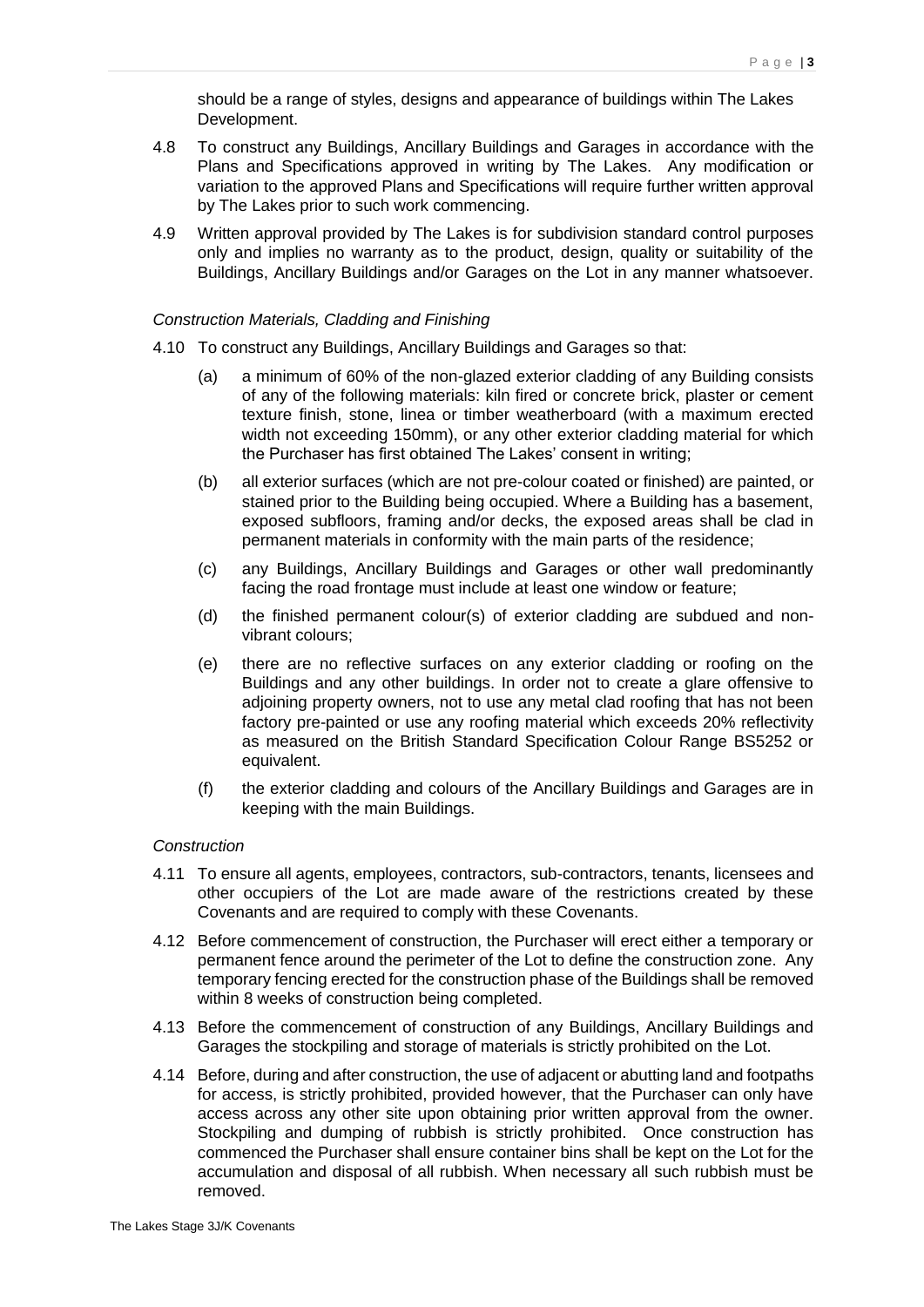- 4.15 The Purchaser will ensure that all landscaping, berms, roading, footpaths and kerbs are kept clean and free from debris prior, during and after construction. The Purchaser shall re-instate, replace and be responsible for all costs arising from damage to the landscaping, berms, roading, footpaths, kerbs, streetlights, street signs, concrete or any other structures in the subdivision arising from the Purchaser's use of the land directly or indirectly through the Purchaser's actions.
- 4.16 Notwithstanding Clause 4.36 of these Covenants, during the construction period, a temporary building/container will be allowed on the Lot to be used in conjunction with the construction of the Buildings, Ancillary Buildings and Garages but must be removed within 8 weeks of practical completion of the Buildings.

#### *Completion of Works*

- 4.17 To complete any construction of the Buildings, Ancillary Buildings, Garages (including the exterior painting and decorating of Buildings, Ancillary Buildings, Garages) and the driveway/vehicle access within 9 months of commencement of excavation of the building site.
- 4.18 To complete the construction of a letterbox within 3 months of completion of the Buildings, Ancillary Buildings and Garages. The letter box must be aesthetically sensitive in terms of quality, design and location and not be sited on Local Authority Owned Land.
- 4.19 That within 6 months of the completion of the Buildings, Ancillary Buildings and Garages:
	- (a) lawn(s) must be laid, landscaping work (encompassing fences, paths, retaining walls and sufficient plants, trees and shrubs to enhance the street appeal of the Lot) and reinstatement of the Local Authority Owned Land adjoining the Lot must be completed; and
	- (b) permanent interior window furnishings must be hung.
- 4.20 That except for driveways not to carry out landscaping on the road frontage of the Local Authority Owned Land except in accordance with the general overall landscaping plan prepared by The Lakes and approved by the Local Authority.

#### *Fencing*

- 4.21 To construct all fences in compliance with the Local Authority requirements and:
	- (a) for fences within 3 metres of the boundary of the Lot (where that boundary borders any Local Authority Owned Land, access lot or right-of-way) those fences must be approved in writing by The Lakes prior to construction of the fence. Within this 3 metre area no fence can exceed 1.2 metres in height from The Lakes' finished ground level of the Lot (taken from where the fence is to be built). In determining whether or not to approve the construction of the proposed fence The Lakes will take into account:
		- (i) the appearance of the proposed fence in regards to The Lakes Development. The intention is that there should be a range of styles, designs and the appearance of fences within The Lakes Development;
		- (ii) the use of permeable materials and soft landscaping; and
		- (iii) whether screening is required for the privacy of the Lot.
	- (b) For all other fences (being those outside the 3 metres area) no fence can exceed 1.8 metres in height from the finished ground level of the Lot.
- 4.22 Except during the time of construction, not to erect any fence constructed of shade cloth, netting, plastic, steel of any profile, long-run or corrugated iron, un-textured wood-fibre cement panels, plywood, fibrolite or post and wire.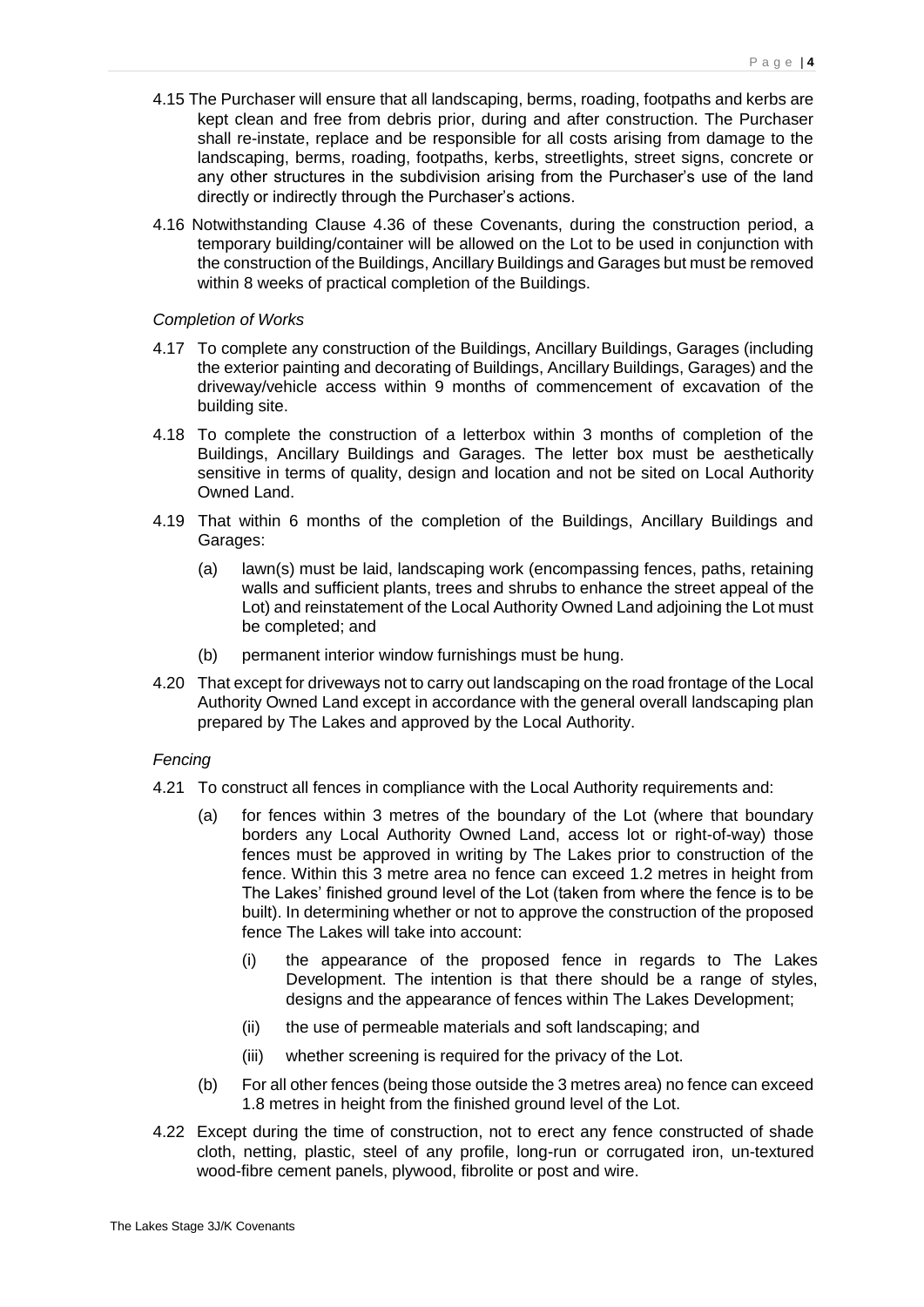- 4.23 Not to alter or remove any specifically designed acoustic fencing and landscaping constructed on any land or Lot adjacent to Takitumu Drive.
- 4.24 Any modification or variation to the approved fence will require further written approval by The Lakes prior to such work commencing on the proposed modifications or variations.
- 4.25 That written approval provided by The Lakes is for subdivision standard control purposes only and implies no warranty as to the product, design, quality or suitability of the fences on the Lot in any manner whatsoever.

#### *Retaining Structures*

- 4.26 To construct all retaining structures in compliance with the Local Authority requirements and for retaining structures within 3 metres of the boundary of the Lot (where that boundary borders any Local Authority Owned Land or any right-of-way)
	- (a) ensure any retaining structures do not exceed 1.5 metres in height above The Lakes finished ground level of the Lot; and
	- (b) for retaining that is required to exceed 1.5 metres in height, retaining structures must be stepped by a minimum of 500mm and landscaped to soften the visual appearance of the retaining structure. No stepped increment shall exceed 1.5 metres in height.

#### *Land Use*

- 4.27 Not to site any clotheslines in such a way as to be highly visible from the street nor neighbouring properties.
- 4.28 Not to permit:
	- (a) the Lot to be occupied or used as a residence unless the Buildings have been completed in accordance with the Covenants and the Local Authority Code of Compliance Certificates have been issued for the Buildings;
	- (b) Ancillary Buildings or Garages on the Lot to be lived in or otherwise used as dwellings.
- 4.29 Not to permit the Lot, Buildings, Ancillary Buildings and Garages to be used on a commercial basis unless the prior written approval of The Lakes has been obtained and all Local Authority requirements have been met.
- 4.30 Following construction of the Buildings not to display more than one advertisement, sign or hoarding of a commercial nature on the Lot. Any advertisement, sign or hoarding:
	- (a) must not measure in excess of 1000mm x 1000mm;

and

- (b) must be kept in good condition at all times.
- 4.31 Not to allow on any of the Lot any buildings, structures, driveways, landscaping, signs or fencing to fall into disrepair.
- 4.32 Not to allow any graffiti (or similar disfiguring) on the Buildings, Ancillary Buildings, Garages, fences, retaining structures or any other structure on the Lot to remain in place for more than 5 working days from the date the Purchaser became aware of the graffiti or disfiguring.
- 4.33 Not to construct any road on any part of the Lot to provide access to any adjoining Lot.
- 4.34 To, at all times, keep mown and maintained in a neat and tidy condition (and prevent from becoming unsightly) the Lot and adjoining Local Authority Owned Land.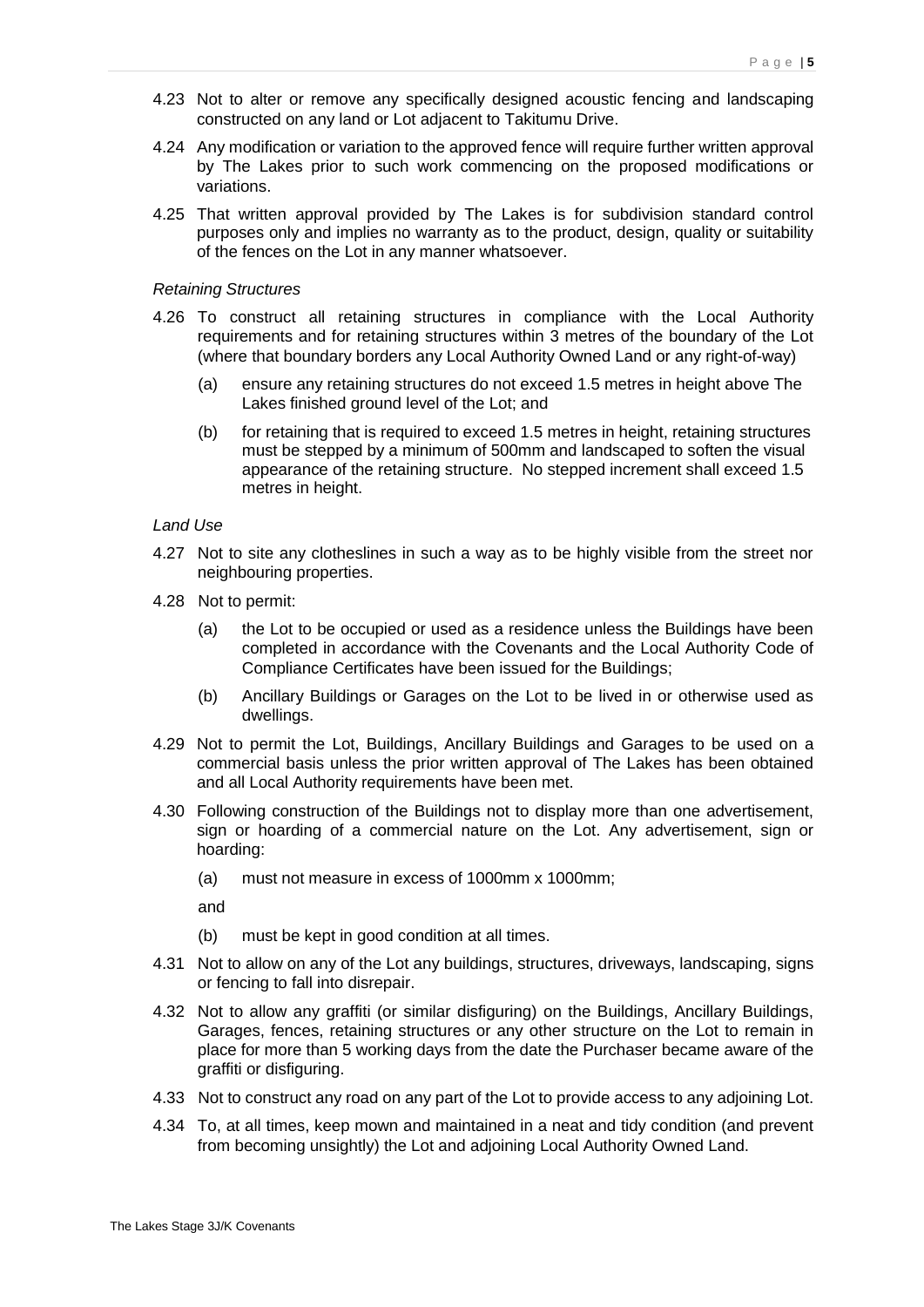- 4.35 Not to bring on to the Lot any more than 3 animals limited to fish, reptiles, birds, dogs, cats, guinea pigs or rabbits. Livestock and Roosters are not permitted. Where possible, all animals on the Lot must be controlled:
	- (a) so not to become a nuisance to others within The Lakes Development;

and

- (b) so prevent them from roaming The Lakes Development at will.
- 4.36 Not to bring on to, or to allow to remain on the Lot or Local Authority Owned Land, anything set out the applicable categories in this clause, unless they are garaged or adequately screened from the road and surrounding properties (so as to protect the aesthetic qualities of The Lakes Development and prevent noise likely to cause offence to residents). The applicable categories are:
	- (a) vehicles with a gross laden weight exceeding 3,500kgs (including recreational and trade vehicles);
	- (b) more than one sign written vehicle:
	- (c) temporary buildings (including sheds and containers);
	- (d) buses, Caravans, Motorhomes, or Pleasure-craft/Boats;
	- (e) trailers or any other equipment, materials or machinery.
- 4.37 If the Purchaser proposes to locate anything set out in the applicable categories in Clauses 4.36(a) to 4.36(e) beyond the front building alignment of the Building, then the required screening must be approved in writing by The Lakes and the approved screening must be in place prior to that object being brought on to the Lot.
- 4.38 Not to allow anything set out in the applicable categories of Clauses 4.36(a) to 4.36(e) to be maintained, repaired or have other work carried out on Local Authority Owned Land.
- 4.39 Not to bring on to, or to allow to remain on the Lot any vehicle, caravan, bus or motorhome which is used for residential use other than for the short term occupation by visitors which must not exceed 2 weeks in any 6 month period.
- 4.40 To ensure due allowance is made for adequate current and future drainage of all stormwater from the Lot, such storm-water drainage not to be detrimental to the water quality of the stormwater network. The Purchaser will also ensure that no discharge from the Lot whether of a soluble or insoluble nature shall occur. The Purchaser is responsible for all costs, claims or demands for any remedial action undertaken for any breach thereof.
- 4.41 That it will at all times save harmless and keep indemnified The Lakes from all proceedings, costs, claims and demands in respect of breaches by the Purchaser of these Covenants.
- 5. Breach of Covenants & Enforcement
	- 5.1 If there is a breach of any of these covenants (and without prejudice to any other liability which the Purchaser may have to any person having the benefit of this covenant) and the Purchaser does not rectify the breach within 10 working days of written notice being made by The Lakes then the Purchaser will pay to The Lakes:
		- (a) liquidated damages of the sum of \$250.00 per day for every day that the breach or breaches continue after the date of written demand until the breach or breaches are remedied; and
		- (b) any costs and expenses (including legal costs) incurred by The Lakes to remedy the breach.
	- 5.2 The rights of The Lakes to enforce the terms of the rights and benefits conferred by these covenants will remain in place until the earlier of 2035 or